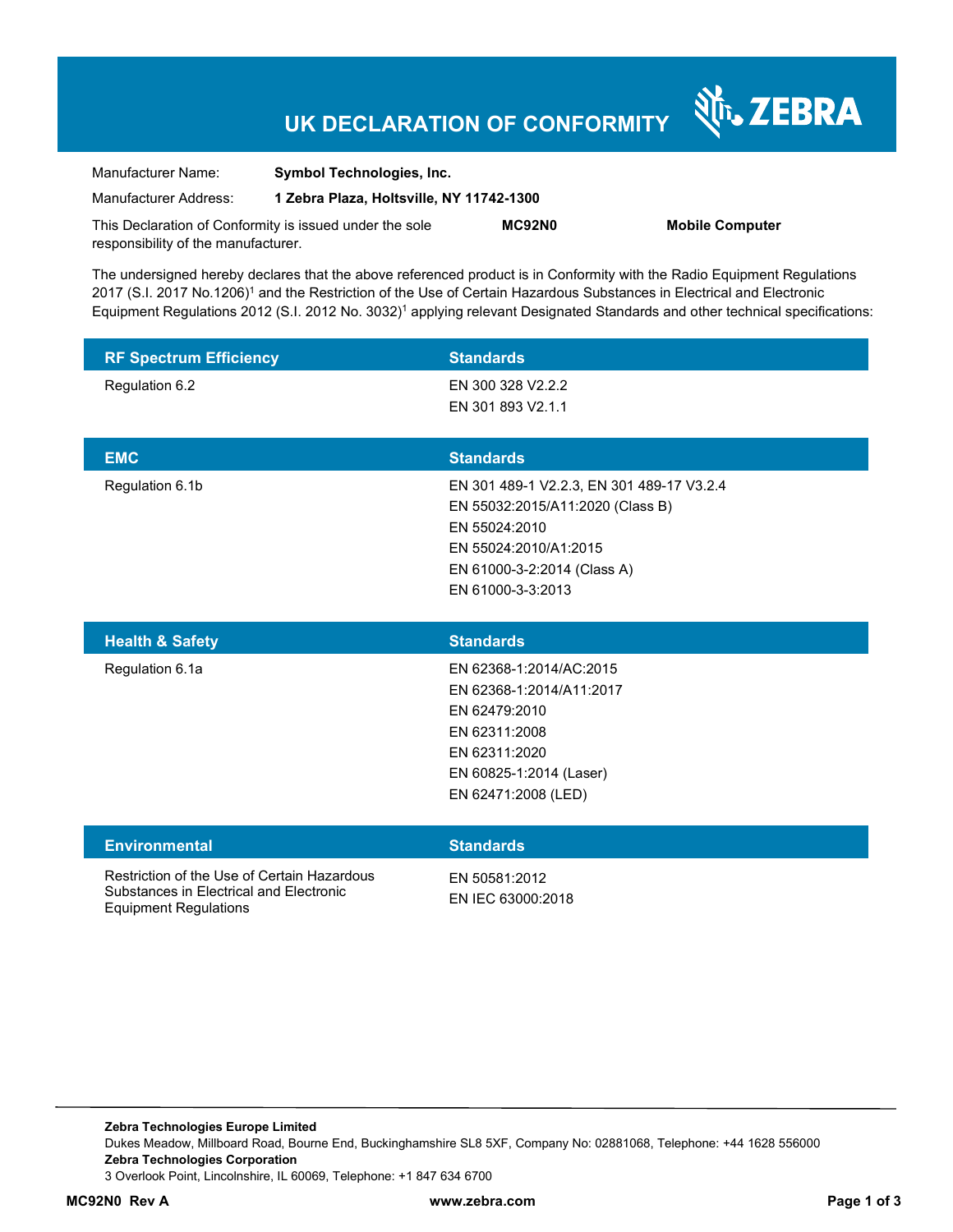# **UK DECLARATION OF CONFORMITY**

With regard to the Radio Equipment Regulations 2017 (S.I. 2017 No.1206)<sup>1</sup>, the conformity assessment procedure referred to in regulation 41(4)(a) and detailed in Schedule 2 has been followed.

 $^{\rm 1}$  As amended by applicable EU withdrawal legislation implemented at the time of issuing this declaration

#### **Signed on behalf of Zebra Technologies Corporation**

*(Signature of authorized person)* Marco Belli Rev: A Sr. Manager, Regulatory Date: 1 February 2021 Place: Bourne End, UK

र्शे<sub>ि</sub> ZEBRA

**Zebra Technologies Europe Limited**  Dukes Meadow, Millboard Road, Bourne End, Buckinghamshire SL8 5XF, Company No: 02881068, Telephone: +44 1628 556000 **Zebra Technologies Corporation**  3 Overlook Point, Lincolnshire, IL 60069, Telephone: +1 847 634 6700